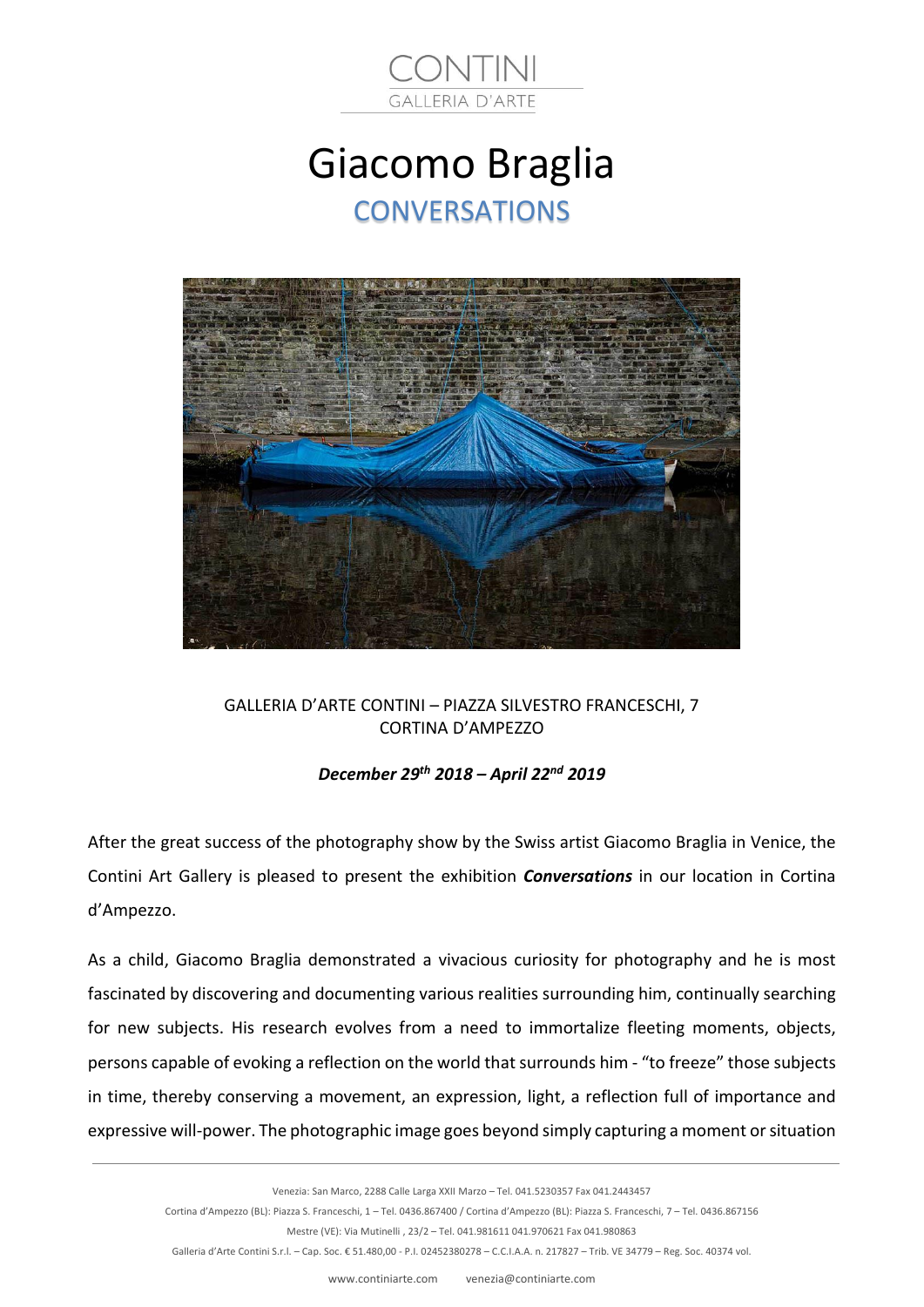# GALLERIA D'ARTE

to seize a memory, but as an expression of the artist's desire to close his own perception and interpretation of a precise instant within the photographic frame. Nature, animals, people and cities that Braglia has chosen for his photographs evidence a profound interest for mirrored surfaces. A mirrored image, created by water reflections in a puddle, on a window pane or on a mirror becomes a creative instrument.

In the photographs from the series *Conversazione con gli opposti* (*Conversation with Opposites*), Braglia studies the exact photo angle, he experiments with light and blurred images and the potential of the image; he moves around the subject, adjusting the prospective, playing with light reflections to obtain a totally unexpected result. A play on symmetry and an attentive study of the luminous differences between the subject and his own reflection create a perfect aesthetic balance between the captured image and its double; a technique that serves to create a continuous dialogue between these opposites, demonstrating that which is visible at first glance and unveiling that which is hidden deep within, beyond what seems apparent.

In the series *Tablet: spegnilo e conversa* (*Tablet: Tune off & Converse*), the artist experiments with the use of a technological object to create a new reflecting figure. Tablets, symbols of modernity that divide people from routines: this series is an invitation to turn them off and invent a more creative and stimulating way to use them. The sky, nature, the streets, the cities all become part of this new "mirror" concept and the technological medium begins to identify itself with the artistic subject of the photograph.

The collection *Inverno: Conversazione in silenzio* (*Winter: Conversation with Silence*)*,* illustrates a fascination for nature, the luminous and snow-capped mountains - characterized by the nuances or the crystal clearness of the silent peaks - transformed into an interior study. Nature, the protagonist, becomes an object of every possible interpretation. In *Conversazione con la vita invernale* (*Conversation with Winter Life*), the attention is focused on dynamism in the animal world. The subjects appear to be suspended as if captured in a dynamic moment: the static expression of a photograph gives form to the image of nature in movement.

The exhibition Conversations is the conclusion of a personal self-analysis by the artist on his own form of expression, and not only: it is also the analysis of a silent communication between objects,